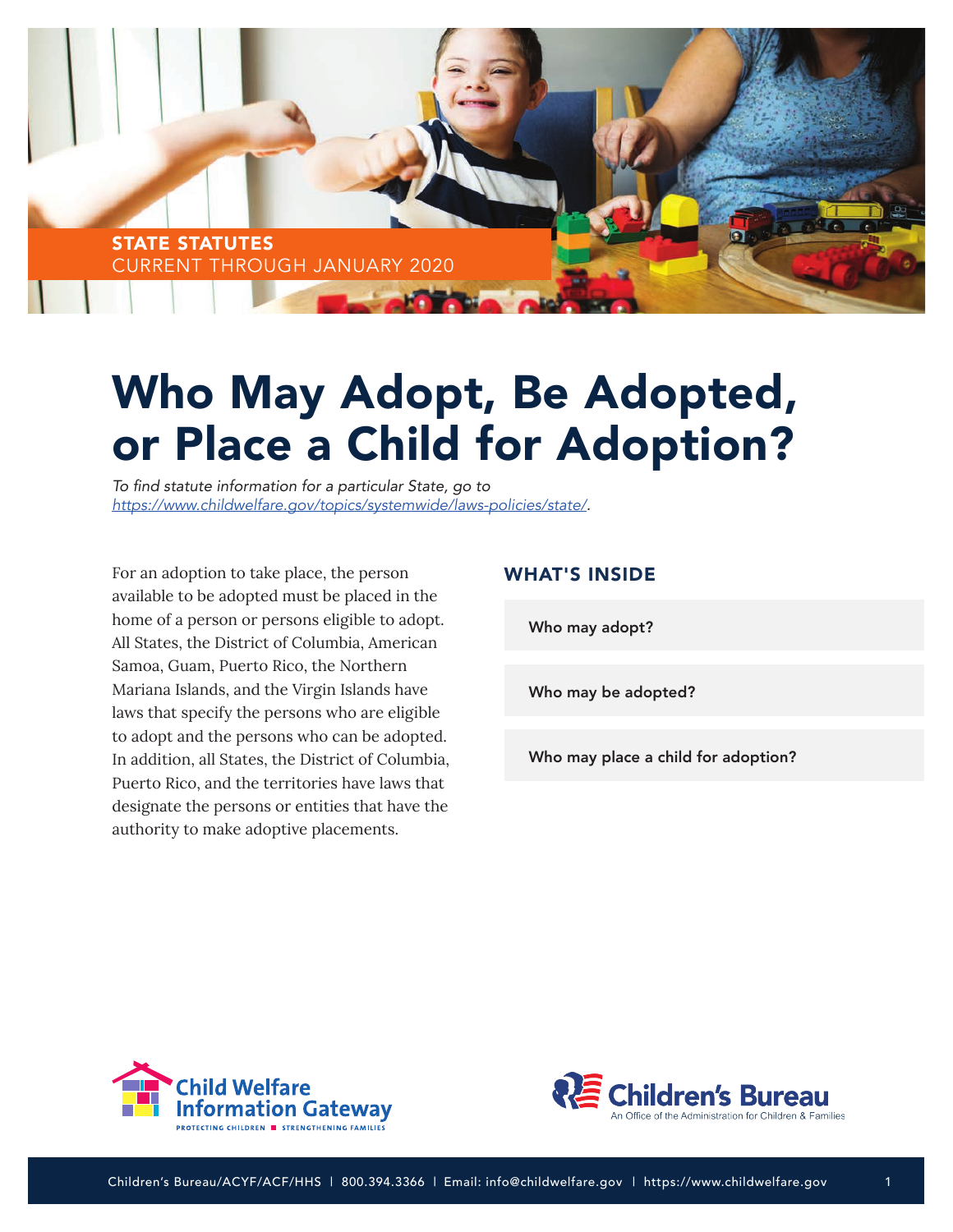# <span id="page-1-0"></span>WHO MAY ADOPT?

In general, any single adult or a married couple jointly can be eligible to adopt.1 In addition, a stepparent can adopt the child of his or her spouse if the spouse has legal custody of the child.<sup>2</sup> In Vermont, a person may adopt the child of his or her partner.

In approximately 11 States, American Samoa, and the District of Columbia, there are no additional conditions specified.<sup>3</sup> In some States, married persons may adopt singly if they are legally separated or if their spouse is legally incompetent.

## ELIGIBILITY BY AGE

In approximately seven States and Puerto Rico, prospective parents must be at least age 18 to be eligible to adopt.<sup>4</sup> Three States (Colorado, Delaware, and Oklahoma) and American Samoa set the age at 21; and Georgia and Idaho specify age 25. A few States allow minors to adopt under certain circumstances, such as when the minor is the spouse of an adult adoptive parent.

In approximately six States and the Northern Mariana Islands, the adopting parents must be at least 10 years older than the person to be adopted.5 In Puerto Rico, the adopting parent must be at least 14 years older; in Idaho, the parent must be at least 15 years older.

#### ELIGIBILITY BY RESIDENCY

Approximately 17 States, Guam, the Northern Mariana Islands, Puerto Rico, and the Virgin Islands require that petitioners for adoption be State residents.<sup>6</sup> The required period of residency ranges from 60 days to 1 year. There are exceptions to the residency requirement in some of these States. For example, in seven States, a nonresident may adopt a child who has been placed in his or her home by a public child welfare agency in the child's original State of residency.<sup>7</sup> In Minnesota, South Carolina, and Tennessee, a child may be adopted by a nonresident who is the child's relative. Indiana and South Carolina allow a nonresident to adopt a child with special needs. In Illinois, Mississippi, New Mexico, and Rhode Island, a nonresident may adopt through an agency.

<sup>1</sup> Twenty States (Alabama, Alaska, Arizona, Arkansas, Florida, Hawaii, Indiana, Iowa, Kentucky, Massachusetts, Montana, Nebraska, New Hampshire, North Dakota, Ohio, Oklahoma, Rhode Island, Virginia, West Virginia, and Wisconsin), Guam, and the Northern Mariana Islands specifically require that a "husband and wife" petition jointly. The other States use more gender-neutral language in their statutes. In Arizona a married couple must be given preference for placement of a child over a single person when all other considerations are determined equal.

<sup>&</sup>lt;sup>2</sup> A parent can usually adopt a stepchild without the spouse (the birth parent with legal custody of the child) joining in the petition, as long as the spouse consents to the adoption.

<sup>&</sup>lt;sup>3</sup> The word "approximately" is used to stress the fact that the statutes are constantly being revised and updated. This information is current as of January 2020. In North Carolina, Pennsylvania, and Texas, any adult may adopt. In Colorado, Connecticut, Louisiana, Maryland, Missouri, Vermont, and Washington, a single adult and married couples jointly may adopt. In Vermont, any adult and a prospective adoptive parent's partner may adopt.

<sup>4</sup> Connecticut, Kentucky, Louisiana, Montana, New Jersey, Tennessee, and Washington

<sup>5</sup> California, Georgia, Nevada, New Jersey, South Dakota, and Utah

<sup>6</sup> Arizona, Delaware, Georgia, Idaho, Illinois, Indiana, Kentucky, Minnesota, Mississippi, New Mexico, Oregon, Rhode Island, South Carolina, Tennessee, Virginia, Wisconsin, and Wyoming have residency requirements. Some States make exceptions to the residency requirements for members of the military. For example, in Illinois, a member of the military can be eligible to adopt after he or she has been domiciled in the State for 90 days. South Carolina waives the residency requirement if one adopting parent is a member of the military stationed in the State. Tennessee will allow a nonresident to adopt in a Tennessee court if the adopting parent was a Tennessee resident prior to entering the military. For more information on adoption by military families, see Information Gateway's *[Military Families Considering Adoption](https://www.childwelfare.gov/pubs/f-milita/)*.

<sup>7</sup> Arizona, Delaware, Georgia, Kentucky, New Mexico, South Carolina, and Virginia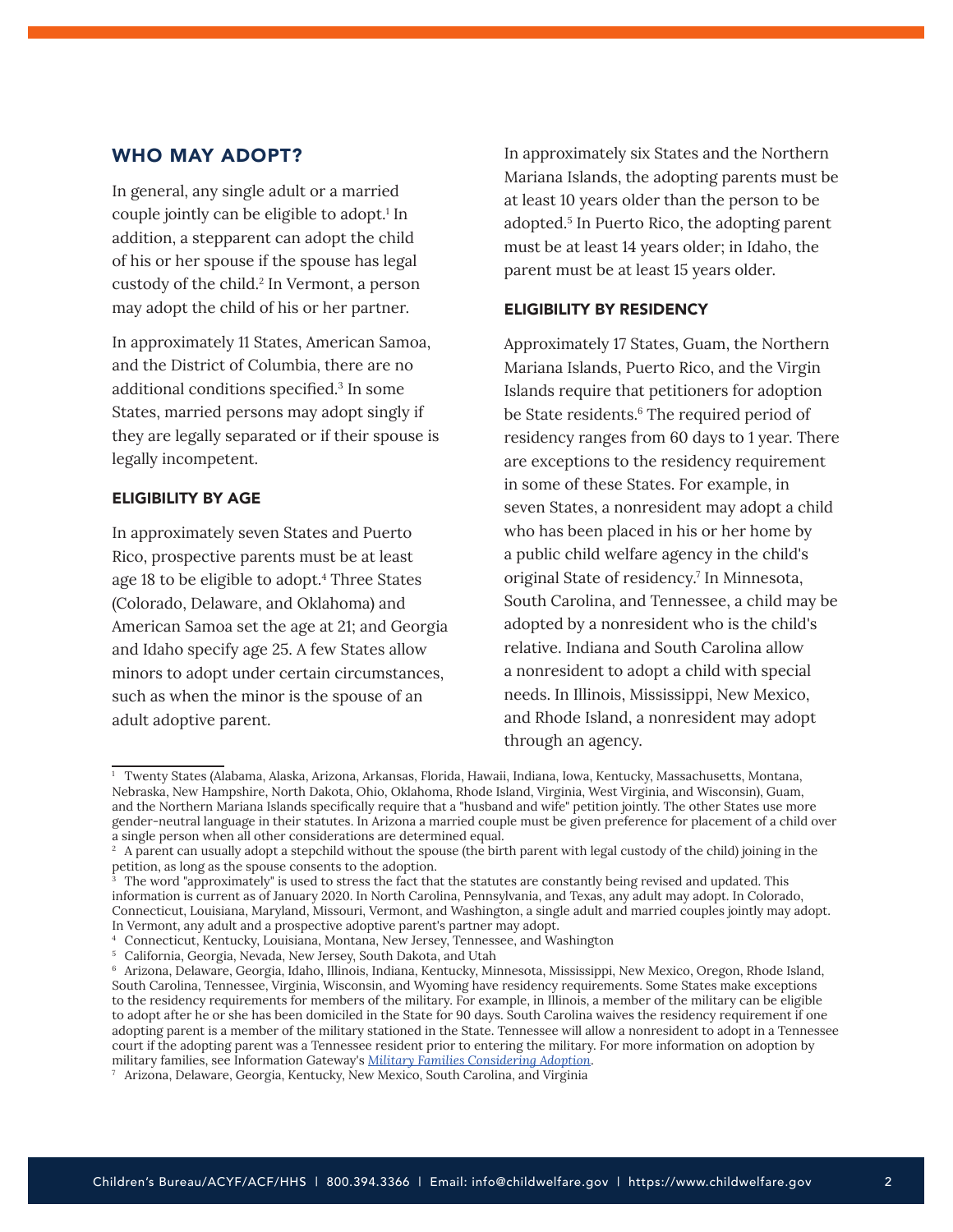## <span id="page-2-0"></span>ADOPTION BY SAME-SEX COUPLES

The statutory laws in most States are largely silent on the issue of adoption by gay and lesbian persons as single persons. For same-sex couples who wish to adopt a child together, the situation is less clear as many States require that a husband and wife petition jointly. Whether the language can apply to same-sex couples who are legally married is undetermined. In approximately 23 States, the District of Columbia, and the Virgin Islands, the use of gender-neutral language, including "spouses" or "married couples," serves to allow adoption by samesex couples.8 Only Mississippi specifically prohibits adoption by couples of the same gender.

# WHO MAY BE ADOPTED?

All States, the District of Columbia, American Samoa, Guam, the Northern Mariana Islands, Puerto Rico, and the Virgin Islands permit the adoption of a child. Some States also allow the adoption of an adult, under the circumstances described below.

#### ADOPTION OF A CHILD

Three States (Colorado, Indiana, and Rhode Island), American Samoa, and the Northern Mariana Islands specify that the child to be adopted must be under age 18. Six States (Colorado, Connecticut, Delaware, Montana, Texas, and Wisconsin), American Samoa, and Guam specify in statute that the child must be legally free for adoption.<sup>9</sup> Six States (Arizona, Colorado, South Carolina, Texas, Wisconsin, and Wyoming), American Samoa, and the Virgin Islands require that the child to be adopted must be present in the State at the time the petition is filed. Iowa and Nebraska require that the child must have resided for a minimum of 180 days in the home of the prospective adoptive parents.

#### ADOPTION OF AN ADULT

Approximately 29 States and the District of Columbia allow the adoption of any person, regardless of age.10 Colorado, Rhode Island, American Samoa, and the Northern Mariana Islands allow parties to petition the court for the adoption of persons over age 18 but under age 21. Massachusetts and Nevada specify that the adult to be adopted must be younger than the adoptive parent. West Virginia and Wisconsin require that the adopting parent be a resident of that State to adopt an adult.

Alabama permits adoption of adults only if the person to be adopted has a permanent and total physical or intellectual disability. Ohio allows adoption of an adult only when the person to be adopted has a total or permanent physical or intellectual disability or is a stepchild or foster child with whom the relationship was established while the person was a minor.

<sup>8</sup> California (by spouse or domestic partner), Colorado, Connecticut, Delaware, Georgia, Idaho, Illinois (spouses and civil union partners), Kansas, Louisiana, Maine, Maryland, Michigan, Minnesota, Missouri, Nevada, New Jersey, New Mexico, New York (spouses and unmarried intimate partners), North Carolina, South Dakota, Tennessee, Utah, and Vermont use genderneutral language in their statutes. In Utah, the State social services division is required to place a child in its custody with a man and woman married to each other, unless that placement is contrary to the child's best interests.

<sup>9</sup> A child is legally free for adoption when both birth or current legal parents have had their parental rights terminated or have consented the child's adoption.

<sup>10</sup> Alaska, Arkansas, Florida, Georgia, Hawaii, Indiana, Iowa, Kansas, Maine, Maryland, Massachusetts, Michigan, Minnesota, Mississippi, Montana, Nebraska, Nevada, New Hampshire, New York, North Carolina, North Dakota, Oklahoma, Oregon, Pennsylvania, Tennessee, Utah, Texas, Vermont, and Washington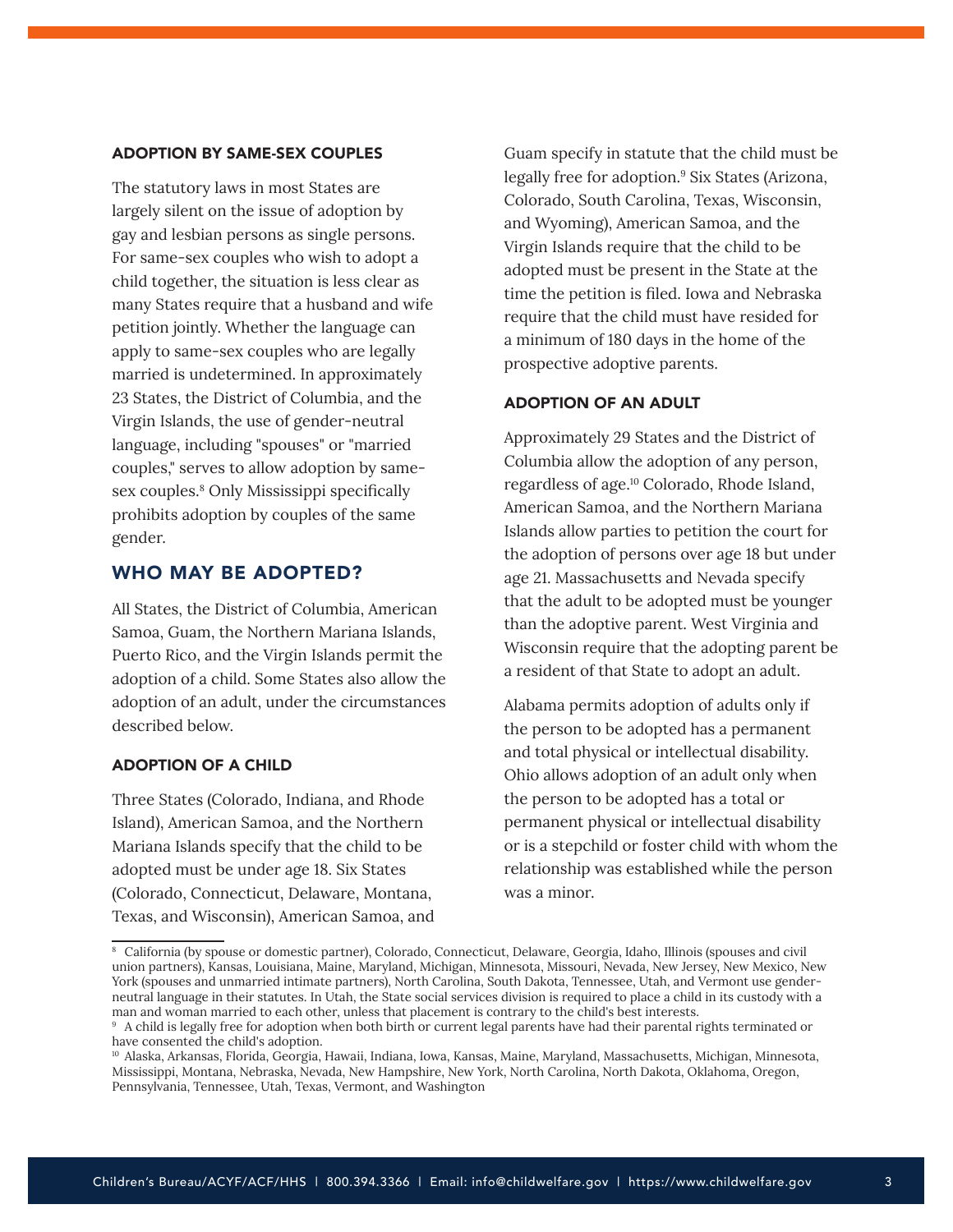<span id="page-3-0"></span>Idaho, Illinois, and South Dakota require that the adopting parent be in a sustained parental relationship for a specified time, ranging from 6 months to 2 years, with the adult to be adopted. Connecticut allows a stepparent to adopt the adult child of his or her spouse. Virginia allows the adoption of an adult stepchild, niece, or nephew, as long as the adopted person resided in the home for at least 3 months prior to reaching adulthood and is at least 15 years younger than the adopting parent.

# WHO MAY PLACE A CHILD FOR ADOPTION?

In general, any person or entity who has the right to make decisions about a child's care and custody may place that child for adoption. Such persons include the birth parents or the child's legal guardian or guardian *ad litem*; legal entities include State departments of social services or licensed child-placing agencies. All States, the District of Columbia, American Samoa, Guam, the Northern Mariana Islands, Puerto Rico, and the Virgin Islands specifically designate the persons or entities that hold the authority to make adoptive placements.

## AGENCY AND DEPARTMENT PLACEMENTS

Approximately five States require that all adoptive placements be made by the States' departments of human or social services or child-placing agencies that are licensed by the State or meet certain standards.<sup>11</sup> In four States and Guam, placement must be through an agency unless the child is being adopted by his or her stepparent or a relative.<sup>12</sup>

#### NONAGENCY PLACEMENTS

Most States allow nonagency placements of children for adoption, which are often referred to as private or independent adoptions. One type of private adoption allowed in most States is the direct placement of a child by the birth parent with an adoptive family. Many States that allow direct placement have detailed statutory regulations to protect the interests of the parties to the adoption. For example, in nine States, parents who wish to make private placements must notify the department or obtain the approval of the department or the court.<sup>13</sup> In Delaware, a parental placement for adoption of a child with a nonrelative must be supervised by the department or a child-placing agency. An exception to these requirements may be made when the child is to be placed with a stepparent or birth relative.

A few States allow the use of intermediaries in arranging private placements. These intermediaries are usually attorneys, and their activities, as well as the compensation they are allowed to accept, are strictly regulated.<sup>14</sup>

> This publication is a product of the State Statutes Series prepared by Child Welfare Information Gateway. While every attempt has been made to be complete, additional information on these topics may be in other sections of a State's code as well as agency regulations, case law, and informal practices and procedures.

<sup>&</sup>lt;sup>11</sup> Colorado, Delaware, Indiana, Ohio, and West Virginia

<sup>&</sup>lt;sup>12</sup> Kentucky, Louisiana, Missouri, and Rhode Island

<sup>13</sup> Florida, Kentucky, Maryland, Massachusetts, Minnesota, Missouri, New Mexico, Rhode Island, and Wisconsin

<sup>14</sup> For additional information about the use of intermediaries, see Child Welfare Information Gateway's *[Use of Advertising and](https://www.childwelfare.gov/topics/systemwide/laws-policies/statutes/advertising/)  [Facilitators in Adoptive Placements](https://www.childwelfare.gov/topics/systemwide/laws-policies/statutes/advertising/)*.